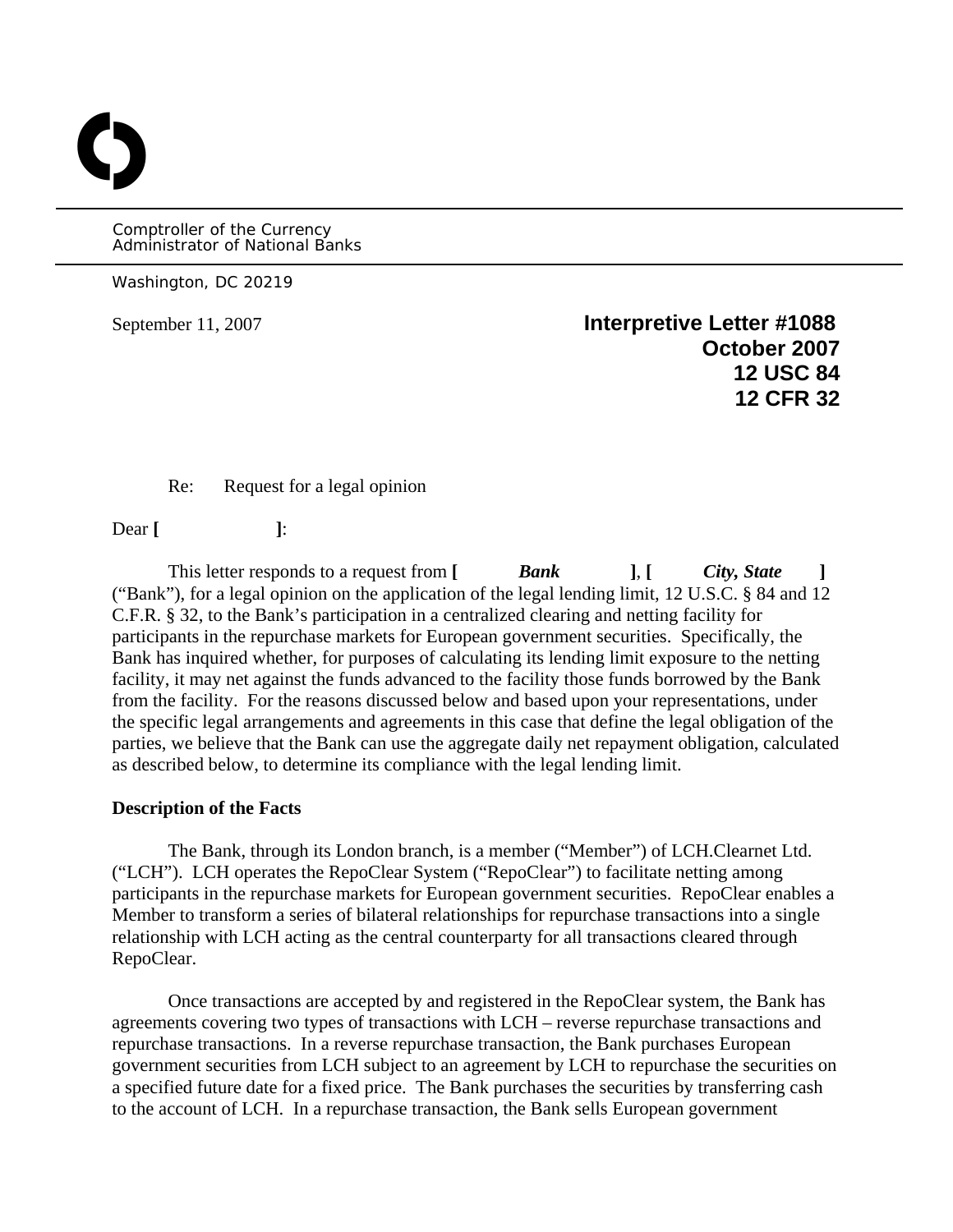securities to LCH subject to an agreement by the Bank to repurchase the securities on a specified future date for a fixed price. To purchase the securities, LCH transfers cash to the Bank's account.

Through the RepoClear system, LCH provides settlement and payment netting services for the transactions. The RepoClear system and the relationship between LCH and its Members are governed by a series of LCH Rules and Regulations ("LCH Regulations") and LCH Procedures. Pursuant to the LCH Regulations and LCH Procedures, the Bank and LCH have contractually committed to net their obligations on all contracts that settle on the same day, such that the repayment obligation for the day is the net obligation of one party to the other under the maturing contracts.<sup>[1](#page-1-0)</sup> If, in contracts maturing on a given day, the Bank has advanced more money to LCH than it has received from LCH, then at settlement for that day LCH will pay the netted amount due to the Bank. Conversely, if, in contracts maturing on a given day, LCH has advanced more money to the Bank than it has received, then at settlement for that day the Bank will pay the netted amount due to  $LCH<sup>2</sup>$  $LCH<sup>2</sup>$  $LCH<sup>2</sup>$ .

 Thus, the LCH Regulations require that repurchase and reverse repurchase transactions maturing on the same day, regardless of dates on which the contracts were entered, be settled on a net basis at the end of the business day. As a result, the party with a net receivable will not need any cash to accomplish settlement, while the party with a net payable will need only to have available the required net amount payable to settle the day's obligation.

The Bank has inquired whether the sum of the individual daily net obligation amounts, as determined under the LCH Regulations, can be treated as the amount of its legal lending limit exposure to LCH. We believe that, under the specific legal arrangements and agreements in this case that define the legal obligation of the parties as the net amount, the Bank may use the aggregation of the individual daily net obligation amounts due *from* LCH for purposes of determining its compliance with the legal lending limit. However, as explained below, when aggregating the individual daily net obligation amounts, the Bank must exclude those days for which the net obligation amount is an amount payable by the Bank *to* LCH.

<span id="page-1-0"></span> $<sup>1</sup>$  Each day the RepoClear System runs a multilateral netting process to determine a Member's</sup> cash and securities delivery obligations for the next day's settlement. LCH Procedures § 2B; LCH Regulations § 15. All of the repurchase and reverse repurchase transactions between LCH and a Member that settle on the next business day are netted by RepoClear. LCH Procedures § 2B.4. This net settlement process results in a single RepoClear payment or receivable obligation per currency per day between LCH and each Member. LCH Procedures § 2B.4.2. *See also* "How It Works," *available at* http://www.lchclearnet.com/markets\_and\_services/fixed\_income\_products/repoclear/how\_it\_works.asp (describing the settlement and netting process).

<span id="page-1-1"></span> $2^2$  The LCH Regulations also provide that upon default of LCH, the Member shall net the amounts due to and the amounts due from LCH to determine a net default repayment amount. Once the required netting takes place, the Bank shall look to LCH for repayment, and LCH shall be obligated to repay, only the net default repayment amount. LCH Regulations § 39A.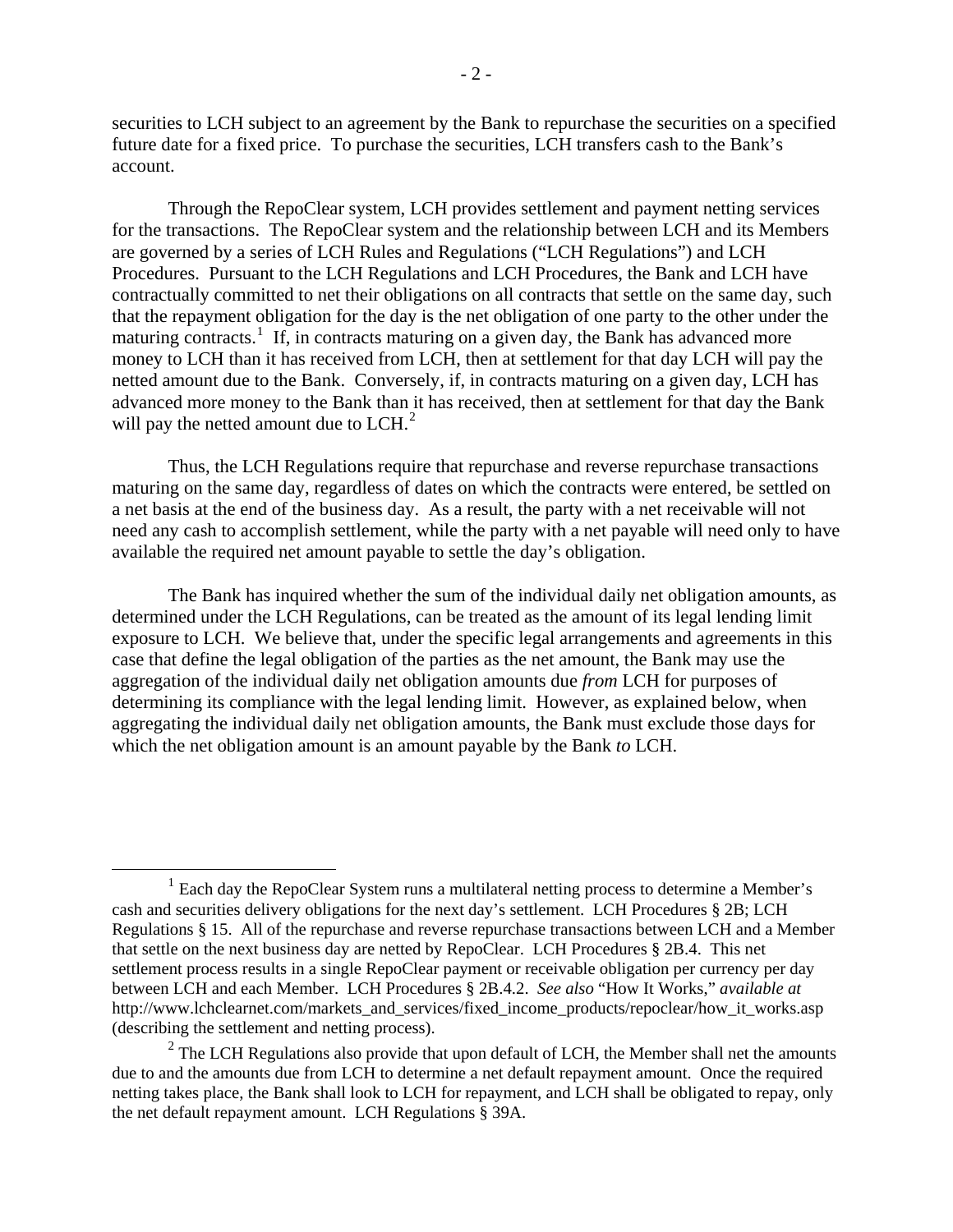## **Legal Framework and Analysis**

Generally, a national bank's total outstanding loans and extensions of credit to one borrower may not exceed 15 percent of the bank's capital and surplus. 12 U.S.C. § 84(a). Section 84(b)(1) defines "loans and extensions of credit" to include:

all direct or indirect advances of funds to a person made on the basis of any obligation of that person to repay the funds or repayable from specific property pledged by or on behalf of the person …

This definition has two components: "all direct or indirect advances of funds" to a borrower and the borrower's "obligation … to repay the funds…" Consideration of both components is consistent with established court precedent holding that the lending limits apply only to repayment obligations which arise when the bank advances money to a borrower.<sup>[3](#page-2-0)</sup> Thus, Section 84 would not preclude parties engaged in a series of funds exchanges from agreeing, as the Bank and LCH have agreed, that the legal obligation arising from the series of exchanges will be the net obligation amount. Rather, it would be consistent with the language and intent of Section 84 to give effect to that legal arrangement in complying with the legal lending limit.

 As described above, the LCH Regulations require the parties to settle repurchase and reverse repurchase transactions maturing on the same day on a net basis. Therefore, at any moment in time, the Bank may calculate LCH's repayment obligation, based on all outstanding repurchase and reverse repurchase transactions, for the current day and for all future days.<sup>[4](#page-2-1)</sup> By aggregating these individual daily net repayment obligations, the Bank can calculate LCH's total repayment obligation to the Bank. For example,

|                                                         | Contracts that settle on   |                            |                            |
|---------------------------------------------------------|----------------------------|----------------------------|----------------------------|
|                                                         | Day 1                      | Day 2                      | Day 3                      |
| Aggregate reverse repos<br>(total receivables from LCH) | $$5 \, mm$                 | $$10.4$ mm                 | $$7.5$ mm                  |
| <b>Aggregate repos</b><br>(total payables to LCH)       | $$4.5$ mm                  | $$10.3$ mm                 | $$7.25$ mm                 |
| Daily net obligation of<br><b>LCH to Bank</b>           | Obligation of<br>\$500,000 | Obligation of<br>\$100,000 | Obligation of<br>\$250,000 |

LCH's total repayment obligation to the Bank in the hypothetical three-day period in the above chart would be the aggregate of the individual daily repayment oblgations, or \$850,000.

<span id="page-2-1"></span><span id="page-2-0"></span> $3<sup>3</sup>$  Atherton v. Anderson, 86 F.2d 518 (6<sup>th</sup> Cir. 1936), *rev'd on other grounds*, 302 U.S. 643 (1937). *See also* Interpretive Letter No. 185, *reprinted in* [1981-1982 Transfer Binder] Fed. Banking L. Rep. (CCH) ¶ 85,266 (Mar. 11, 1981).

 $4$  Most of the Bank's transactions are for lengths of one to seven days.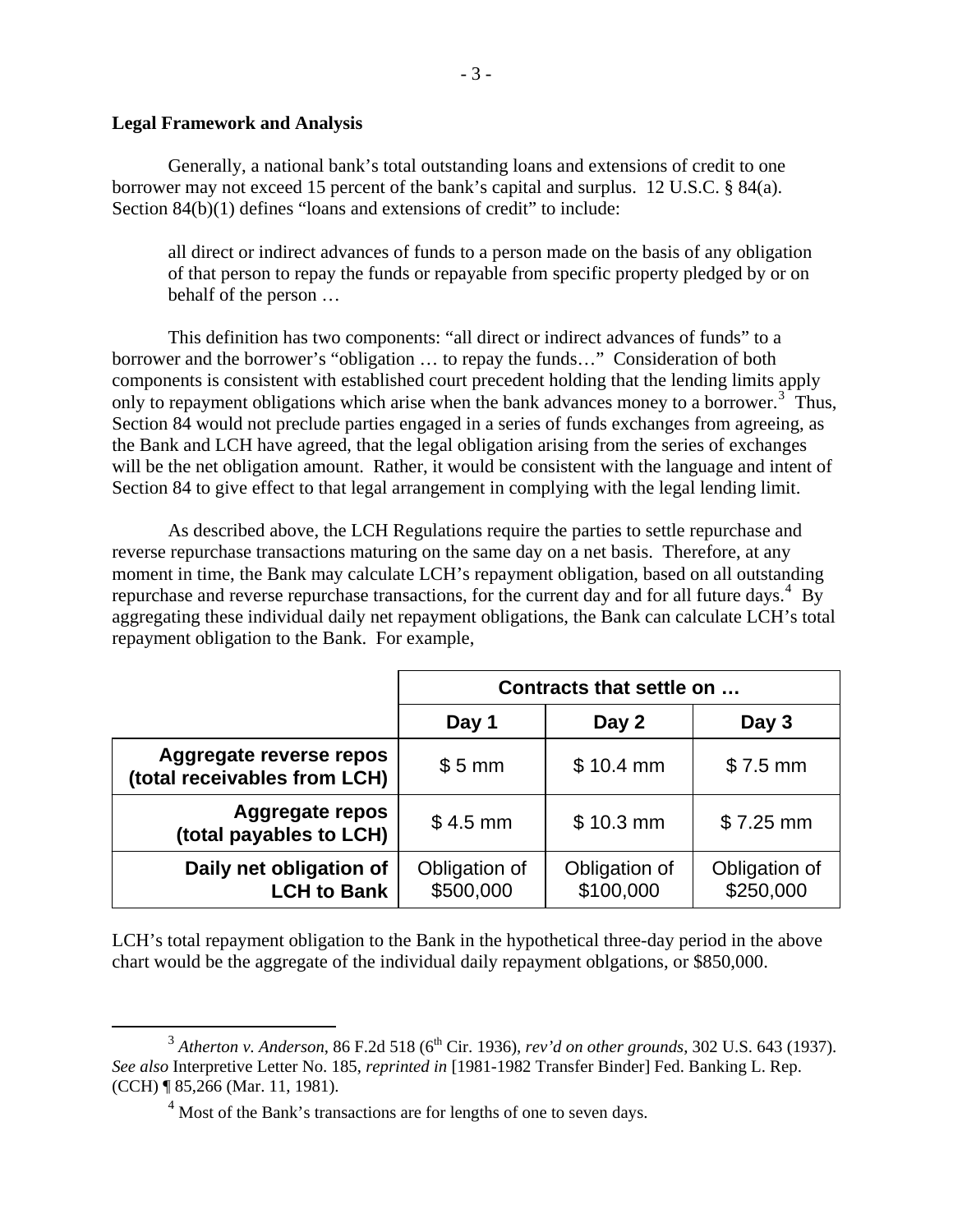Applying the language of Section 84, we believe that the aggregate of the individual daily repayment obligations, as described below, would be the appropriate measure for purposes of the lending limit. The daily netting at settlement is required by the LCH Regulations, and the daily net repayment amount represents the sole repayment obligation of LCH upon settlement of all contracts maturing on a particular day. At any point in time, the Bank can measure the net repayment obligation of LCH at daily settlement on all future dates. The aggregation of these net daily repayment amounts for all future dates – that is, the amount that LCH will be obligated to repay the Bank at the end of each day for which a contract will mature – therefore, is the appropriate measure of the Bank's total lending limit exposure to LCH. In the language of the lending limit statute, this amount is LCH's total "obligation … to repay the funds."

 This netting approach is a logical way to measure lending limit exposure over time. If one ignores all of the funds the Bank has received from LCH, then the Bank's lending limit exposure to LCH would be overstated because the Bank is legally entitled to receive back from LCH only the net amount owed by LCH (and not the gross amount the Bank has advanced). Substantively, it is as if LCH has "repaid" the Bank for the funds it has received to the extent of the funds it has advanced to the Bank. Those funds it has paid back to the Bank will not have to be repaid again. Focusing on the daily net amounts owed by LCH accurately will measure the Bank's lending limit exposure to LCH. In the words of the lending limit statute, as a borrower from the Bank, this amount measures LCH's total "obligation … to repay the funds." Operationally, the Bank would keep a running tally of the daily net obligations of LCH. This will enable it to know, at any moment in time, how much money LCH will have to repay it in the future.

 The RepoClear system and the LCH Regulations and LCH Procedures are premised upon and incorporate the principles underlying FASB Interpretation Number 41, "Offsetting of Amounts Related to Certain Repurchase and Reverse Repurchase Agreements" ("FIN 41").<sup>[5](#page-3-0)</sup> If elected, FIN 41 requires each party to calculate a net amount, either receivable or payable, for each day going forward by offsetting amounts loaned under reverse repurchase agreements with amounts borrowed under repurchase agreements settling on the same day. If elected, FIN 41 requires the party to aggregate the daily net amounts payable and the daily net amounts receivable on its books. However, FIN 41 expressly does not permit the party to offset one day's net receivable amount with another day's net payable amount.<sup>[6](#page-3-1)</sup>

 Therefore, in calculating its lending limit exposure to LCH consistent with FIN 41, the Bank should exclude all days where LCH will have no repayment obligation at settlement because it has advanced more funds than its has received from the Bank. For example,

<span id="page-3-0"></span> <sup>5</sup> *Available at* http://www.fasb.org/pdf/fin\_41.pdf. A bank that elects to adopt FIN 41 for financial accounting purposes must use the same netting principles on its Call Report. The Bank has represented that it properly follows the FIN 41 requirements with respect to its membership in RepoClear.

<span id="page-3-1"></span> $6$  The drafters of FIN 41 believed that providing separate figures for net amounts receivable and net amounts payable would provide useful information about the "amount of future cash flows that would be lost if these amounts were offset." *Id.* Thus, the party will have two entries on its balance sheet – the sum of all daily net receivable amounts as an asset and the sum of all daily net payable amounts as a liability.